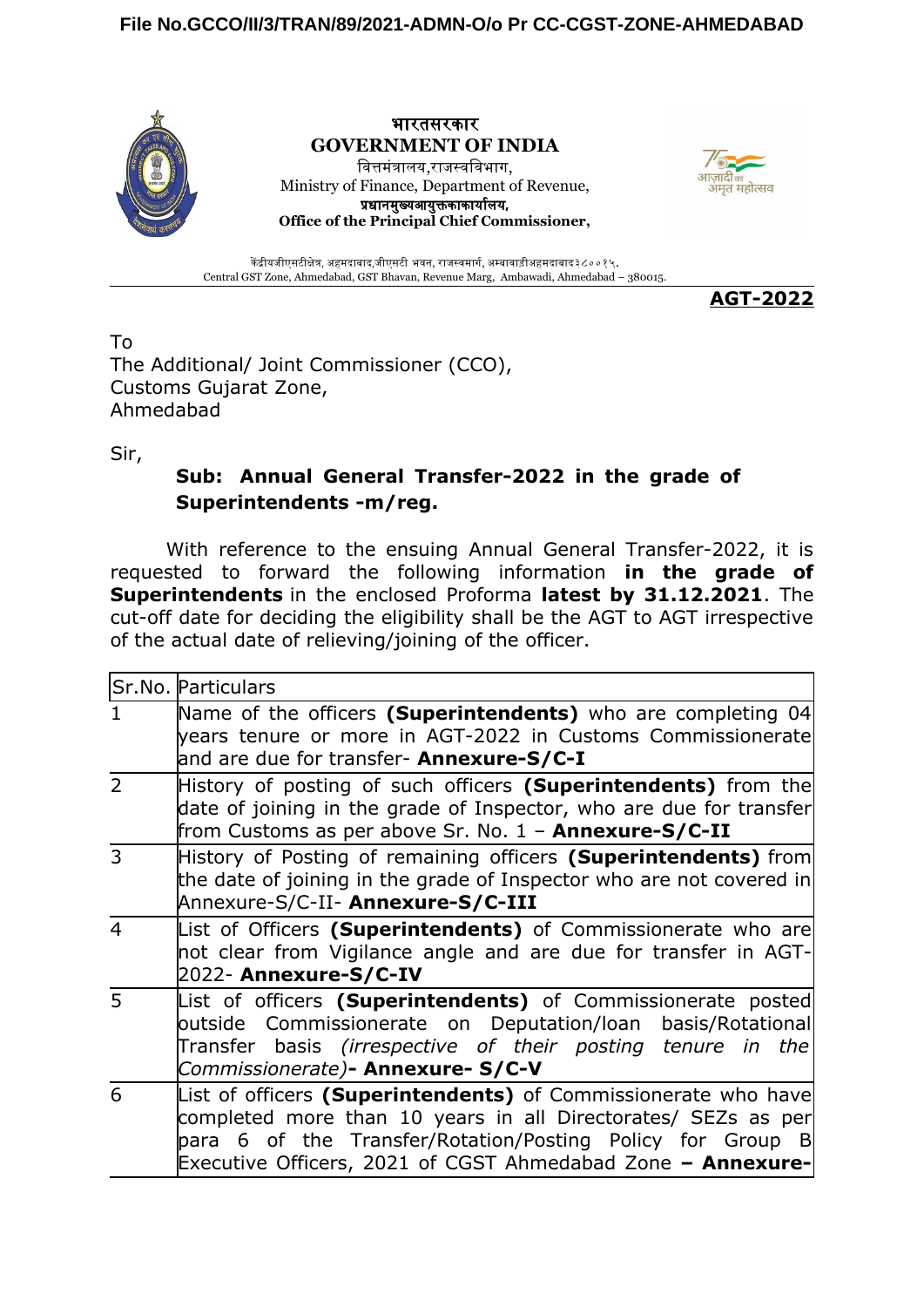| $S/C-VI$                                                        |
|-----------------------------------------------------------------|
| Name of officers (Superintendents) who have completed 14        |
| years and above in the respective sectors as per para 7 of the  |
| Transfer/Rotation/Posting Policy of Group B Executive Officers, |
| 2021 of CGST Ahmedabad Zone - Annexure- S/C-VII                 |

2. Commissionerate wise present sanctioned and working strength, as on date, (excluding Vadodara Zone) in the grade of Superintendent and Inspectors of Customs, Gujarat Zone, Ahmedabad may also be forwarded.

3. It is further requested that no column of any annexure should be left blank. In case of Nil detail in a particular column or annexure, 'NIL' must be mentioned in the respective column or annexure and each annexure should be on separate page. All the details mentioned in the annexures must be verified from the service book / record of the officer concerned and it should be attested by AO/CAO or the concerned officer with remarks *"checked from Service Book/other relevant record", duly countersigned by the Additional/Joint Commissioner (P&V) invariably.* Further, if any officer exempted from his due rotation/transfer in any category during AGT-2021 considering his request on the reasons narrated in the Policy, this fact may specifically be mentioned against name of such officers in the remark column of the respective annexure.

4. All the officers who had been transferred subsequent to AGT on the basis of representation/request received shall also be due for rotation, if they have completed their due/prescribed tenure.

5. It is also requested that all the above Annexures must be submitted in **excel sheet only** and softcopy thereof may also be sent on **esttpccoamd@nic.in** through e-Office only and all the mails with subject AGT-2022, should be tagged as **"AGT-2022"**. Further, Name and contact number (landline and mobile both) of the Asst./Dy. Commissioner, Superintendent & Inspector who are dealing with AGT related matters may also be furnished in forwarding letter.

6. The list of officers due for transfer as per Transfer/Rotation/Posting Policy for Group B Executive Officers, 2021 issued by CGST Ahmedabad Zone should be weighted and approved by respective Commissioner.

## 7. **The last date of receipt of the information in the enclosed annexure is 31.12.2021. As there is sufficient time for gathering the information, the information should invariably be submitted to this office not later than the said date.**

8. This issues with the approval of the Chief Commissioner, Central Goods& Service Tax, CGST Ahmedabad Zone.